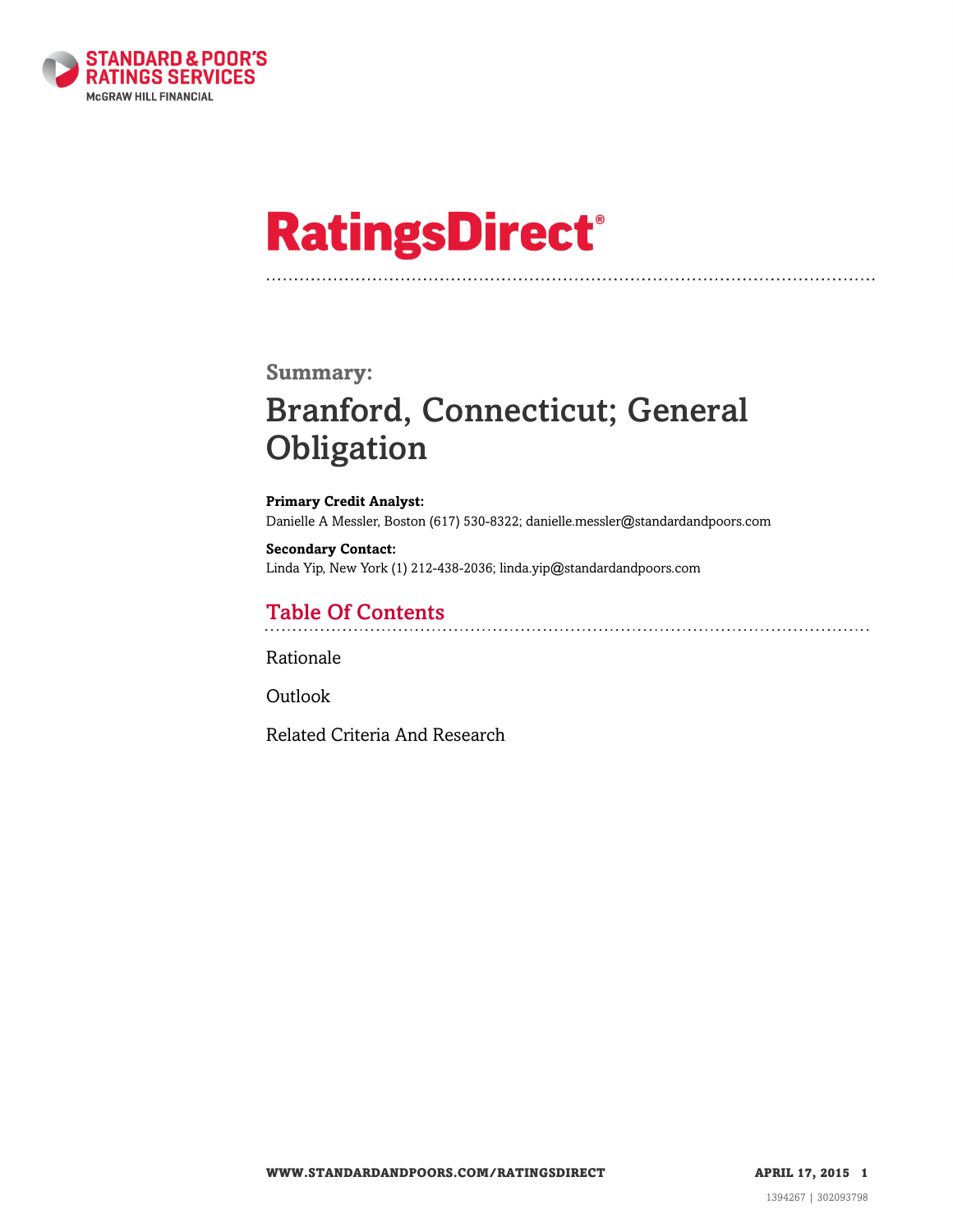# **Summary:** Branford, Connecticut; General Obligation

| <b>Credit Profile</b>                                            |            |          |
|------------------------------------------------------------------|------------|----------|
| US\$19.6 mil GO RFDG ISS (Variable Proj) ser 2015 due 08/15/2022 |            |          |
| Long Term Rating                                                 | AAA/Stable | New      |
| <b>Branford GO</b>                                               |            |          |
| Long Term Rating                                                 | AAA/Stable | Affirmed |

# <span id="page-1-0"></span>Rationale

Standard & Poor's Ratings Services assigned its 'AAA' rating and stable outlook to Branford, Conn.'s series 2015 general obligation (GO) refunding bonds and affirmed its 'AAA' rating, with a stable outlook, on the town's existing GO debt.

The town's full-faith-and-credit pledge and agreement to levy ad valorem property taxes without limitation as to rate or amount secure the bonds. We understand officials intend to use series 2015 bond proceeds to fund various capital projects and refund portions of the town's series 2010, 2011A, and 2011B bonds for a present value savings of roughly \$1.1 million.

The rating reflects our opinion of the following factors for the town, specifically its:

- Very strong economy, which benefits from participation in the broad and diverse New Haven-Milford metropolitan statistical area (MSA);
- Very strong budgetary flexibility with fiscal 2014 audited reserves at 21.9% of adjusted general fund expenditures;
- Strong budgetary performance with break-even results projected for fiscal 2015;
- Very strong liquidity, providing very strong cash to cover debt service and expenditures;
- Strong management with "good" financial management policies under our Financial Management Assessment (FMA) methodology;
- Very strong debt and contingent liability position due mostly to low overall net debt as a percent of market value and rapid amortization; and
- Very strong institutional framework.

#### Very strong economy

We consider Branford's economy very strong with access to the broad and diverse economies of New Haven and Milford. Branford -- about eight miles east of New Haven, 90 miles east of New York City, and 40 miles south of Hartford -- is an established suburban residential community with access to diverse employment opportunities via Interstate 95. Therefore, projected per capita effective buying income is very strong, in our view, at 156.3% of the national level. Market value is \$180,000 per capita for fiscal 2016. New Haven County unemployment averaged 8.5% in 2013; preliminary county unemployment averaged 7.3% in 2014.

The net taxable grand list totals \$3.4 billion in fiscal 2016, a slight 0.7% year-over-year decrease from fiscal 2015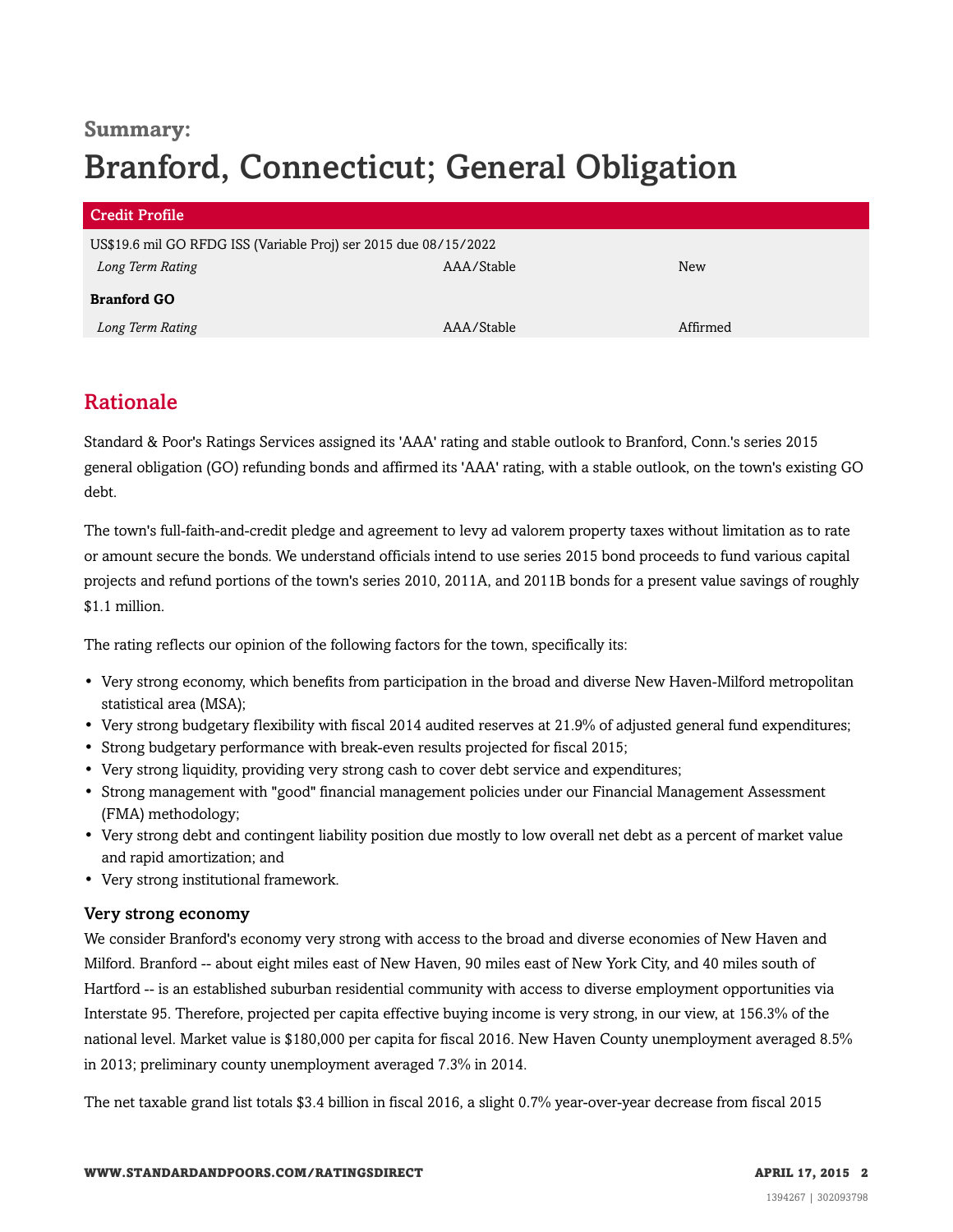values. Management attributes this slight decrease to a revaluation. The slight decrease is in-line with the broader trends in the state. The 10 leading taxpayers account for a diverse 4.8% of assessed value.

Management indicates new construction activity, both residential and commercial, continues to increase. We understand there is growth, specifically in the health care and biotechnology industries, which should result in new employment opportunities in the town. This is consistent with our forecast for Connecticut, which projects the economy will begin to improve after several years of less-than-stellar GDP growth due largely to the resurgence of jobs. (Please see the article, titled "U.S. State And Local Government Credit Conditions Forecast: The Economy Looks To Pick Up Steam In 2015 After A Slow Start," published April 2, 2015, on RatingsDirect.)

#### Very strong budgetary flexibility

In our opinion, budgetary flexibility remains very strong, primarily due to management's conservative budgeting practices. Available reserves increased in audited fiscal 2014 to \$22.8 million, or 21.9% of expenditures, from \$20.8 million in fiscal 2013. Management estimates reserves for fiscal 2015 will remain roughly the same with no expected use of fund balance. We believe budgetary flexibility will remain very strong due to management's estimates for fiscal 2015. We understand management does not currently plan to spend down reserves. In addition, town officials maintain a target of sustaining an unassigned fund balance of more than 9% of budgeted expenditures.

#### Strong budgetary performance

In our view, overall budgetary performance has been strong with audited fiscal 2014 surpluses in the general fund of 0.8% of expenditures and total governmental funds of 5.6% of expenditures, adjusted for transfers and one-time capital expenditures. Management attributes the surpluses to strong property tax revenue collections and departmental savings. Management is projecting fiscal 2015 will close with at least break-even operations. In fiscal 2014, property taxes generated 85% of general fund revenue and intergovernmental revenue generated 9.7%. Tax collections have historically been strong, averaging more than 98% of the current levy.

#### Very strong liquidity

Supporting Branford's finances is liquidity we consider very strong with available cash, net of restricted cash and investments, at 42% of total governmental fund expenditures and more than 6x debt service coverage. We believe Branford has strong access to external liquidity since it has issued GO bonds and bond anticipation notes over the past 15 years. Management invests the majority of the town's cash in money market funds and certificates of deposits that mature in less than one year.

#### Strong management conditions

We view Branford's management conditions as strong with "good" financial management practices under our FMA methodology, indicating that financial practices exist in most areas but that governance officials might not formalize or regularly monitor all of them. We understand management bases annual budgets on historical trends and the most recent audited budget-to-actuals; we note that over the past three fiscal years, revenue and expenditures have experienced favorable variances. Management monitors Branford's budget performance monthly and makes formal reports to the town board. Management maintains a reserve and liquidity policy of sustaining unassigned fund balance at 9% of operating expenditures. The capital improvement plan runs through fiscal 2021, and the board annually updates the plan. In fiscal 2013, officials created a 10-year general fund budget projection. Branford does not currently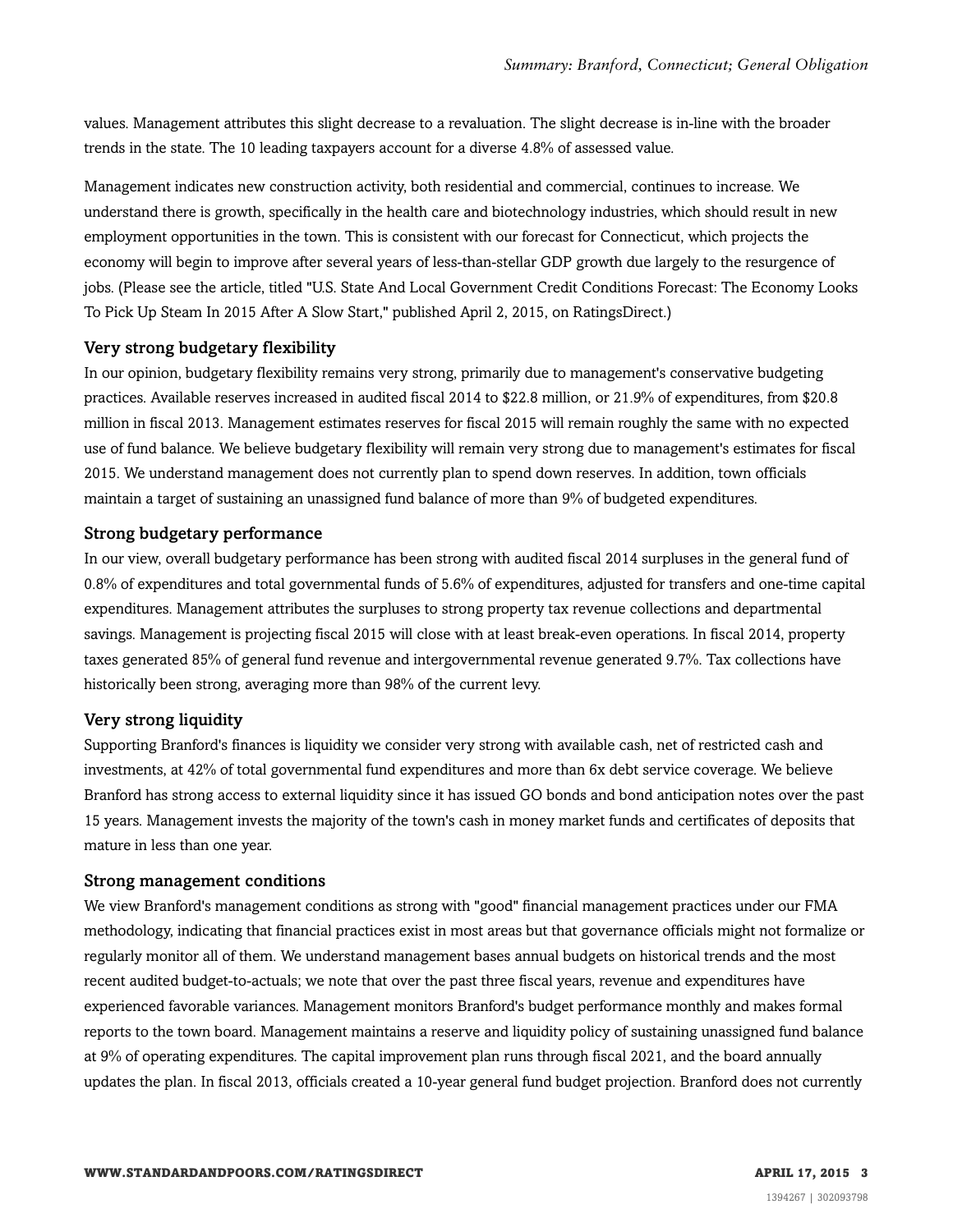maintain a formal debt management policy.

#### Very strong debt and contingent liability profile

In our opinion, Branford's debt and contingent liability profile is very strong with debt service at 6.6% of total governmental fund expenditures and net direct debt at 42.1% of total governmental fund revenue. We consider principal debt amortization rapid with officials planning to retire about 97% over the next 10 years. Debt is low at just 1% of market value. Branford has no contingent liquidity risks from financial instruments with payment provisions that change upon the occurrence of certain events.

Branford administers one defined-benefit pension plan, the public employees' retirement plan, which provides benefits to town police officers. All town nonuniform employees participate in the Connecticut Municipal Employees' Retirement Fund B, a state-administered, cost-sharing, multiemployer, public-employee retirement system. The town funded annual required contributions (ARCs) in fiscal 2014 at \$3.1 million, or 2.8% of expenditures. As of July 1, 2013, the employees' plan was 74% funded; the town closed this system in 2011, and all employees now participate in a defined-contribution plan.

The unfunded other postemployment benefits (OPEB) liability totaled \$22.7 million as of July 1, 2014. Branford has established an OPEB trust that currently has a balance of roughly \$9 million, or a 41.7% funded ratio. Management has increased the contribution in each of the past four fiscal years; it contributed \$1.9 million in fiscal 2014, or about 109% of the ARC and 1.8% of expenditures. The combined pension ARC and OPEB cost for fiscal 2014 was \$5 million, or 4.6% of expenditures. We believe management is proactive in its approach to funding these liabilities; in our opinion, the associated fixed costs will remain manageable over the next few fiscal years.

#### Very strong institutional framework

<span id="page-3-0"></span>We consider the institutional framework score for Connecticut towns very strong.

## **Outlook**

The stable outlook reflects Standard & Poor's opinion of Branford's participation in the broad and diverse New Haven-Milford MSA, which provides very strong economic fundamentals. The outlook further reflects our expectation that the town's budgetary performance will likely remain, at least, adequate due to the stability and performance of property taxes. We do not expect to change the rating within our two-year outlook period because we believe Branford's strong management will likely maintain its budgetary flexibility at levels we consider very strong. While not likely to occur, we could lower the rating if budgetary performance were to decrease due to structural imbalance, leading to a significant deterioration in reserves.

## <span id="page-3-1"></span>Related Criteria And Research

#### Related Criteria

- USPF Criteria: Local Government GO Ratings Methodology And Assumptions, Sept. 12, 2013
- Ratings Above The Sovereign: Corporate And Government Ratings—Methodology And Assumptions, Nov. 19, 2013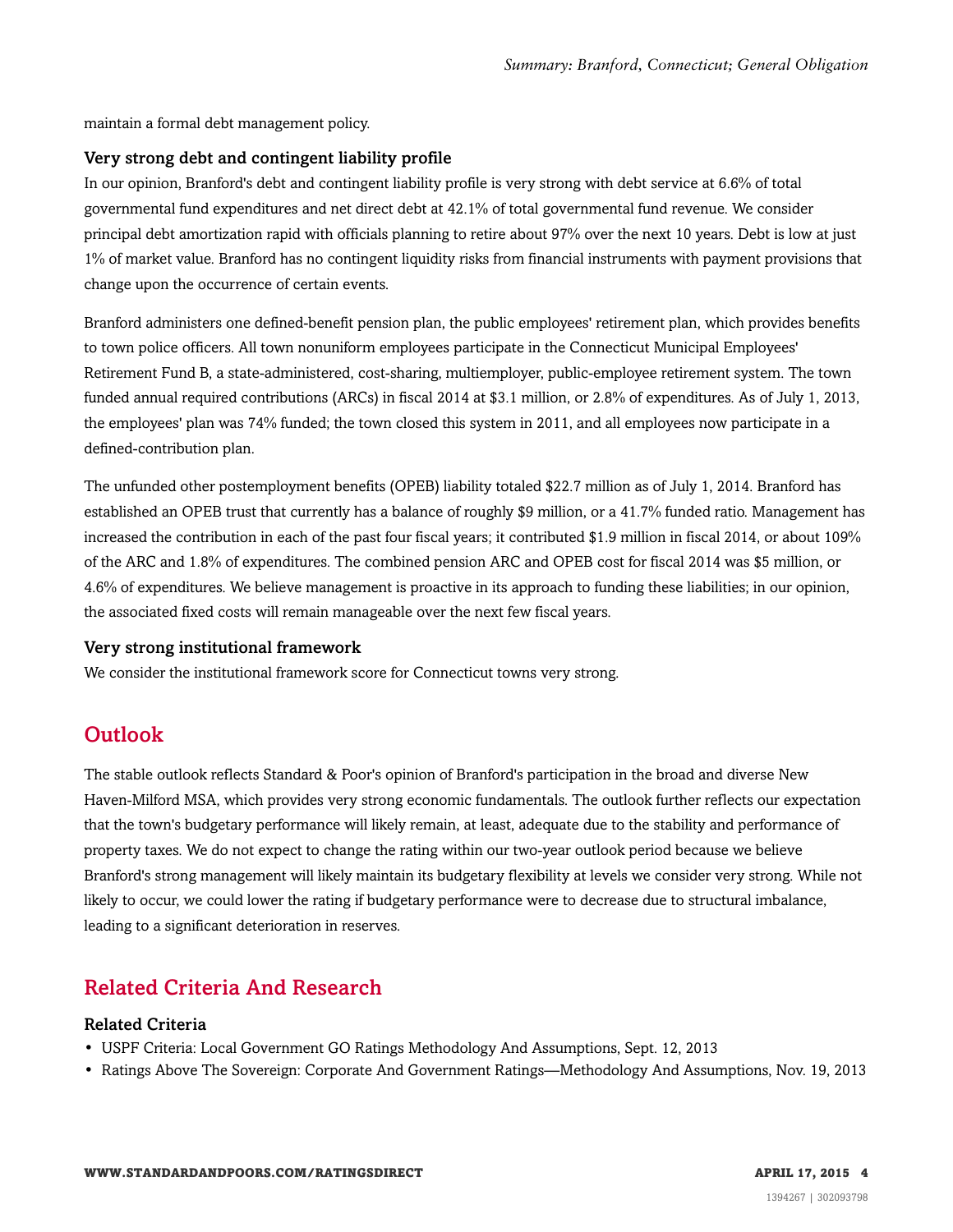#### Related Research

- S&P Public Finance Local GO Criteria: How We Adjust Data For Analytic Consistency, Sept. 12, 2013
- U.S. State And Local Government Credit Conditions Forecast, April 2, 2015
- Institutional Framework Overview: Connecticut Local Governments

Complete ratings information is available to subscribers of RatingsDirect at www.globalcreditportal.com. All ratings affected by this rating action can be found on Standard & Poor's public Web site at www.standardandpoors.com. Use the Ratings search box located in the left column.